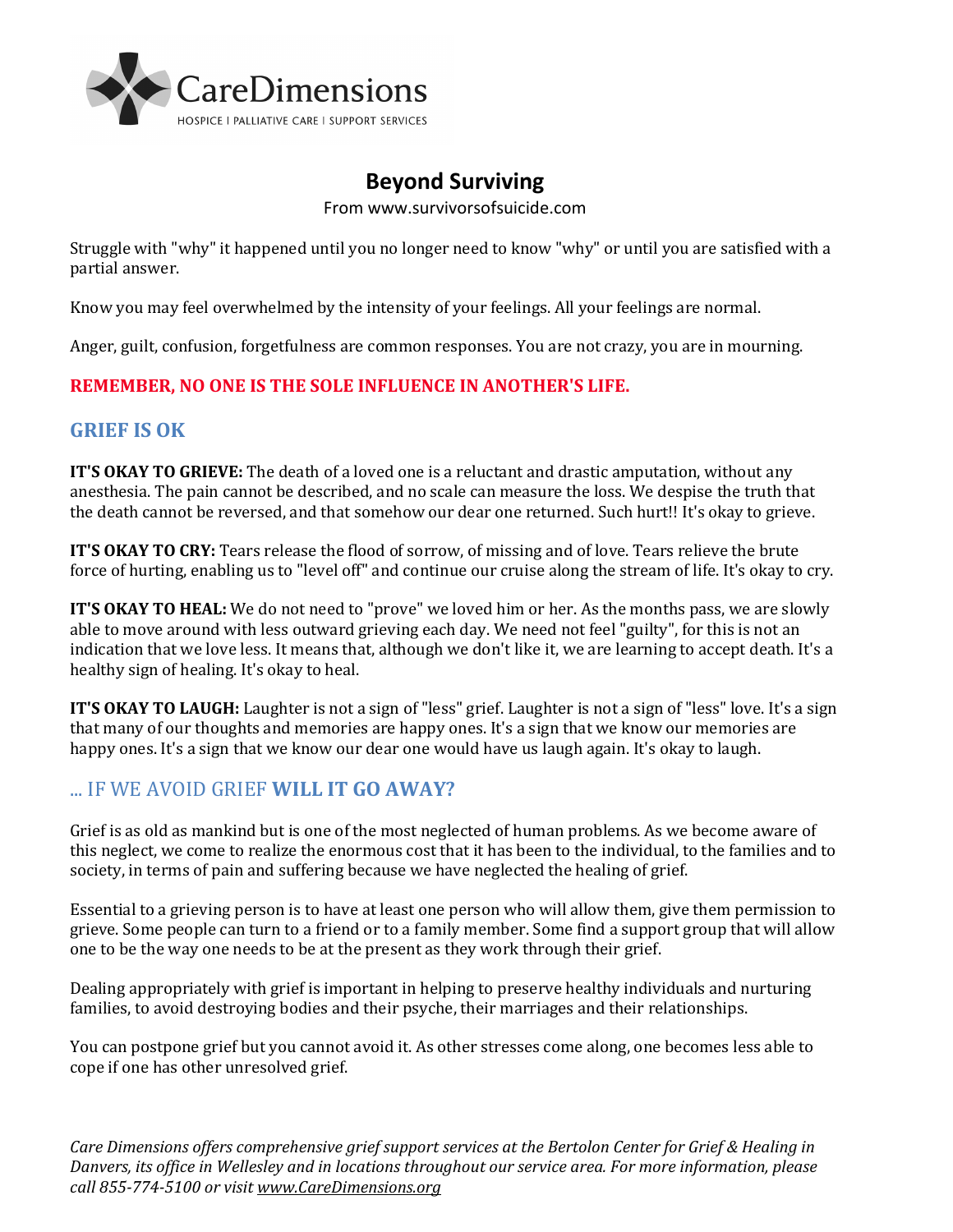

It requires a great deal of energy to avoid grief and robs one of energy for creative expression in relating to other people and in living a fulfilling life. It limits one's life potential.

Suppressing grief keeps one in a continual state of stress and shock, unable to move from it. Our body feels the effects of it in ailments. Our emotional life suffers. Our spiritual life suffers. We say that the person is "stuck in grief".

When a person faces his grief, allows his feeling to come, speaks of his grief, allows its expression, it is then that the focus is to move from death and dying and to promote life and living.

#### WHY WE GRIEVE **DIFFERENTLY**

We accept without question uniqueness in the physical world.....fingerprints, snowflakes, etc. But we often refuse that same reality in our emotional world. This understanding is needed, especially in the grieving process.

No two people will ever grieve the same way, with the same intensity or for the same duration.

It is important to understand this basic truth. Only then can we accept our own manner of grieving and be sensitive to another's response to loss. Only then are we able to seek out the nature of support we need for our own personalized journey back to wholeness and be able to help others on their own journey.

Not understanding the individuality of grief could complicate and delay whatever grief we might experience from our own loss. It could also influence us, should we attempt to judge the grieving of others - even those we might most want to help.

Each of us is a unique combination of diverse past experiences. We each have a different personality, style, various way of coping with stress situations, and our own attitudes influence how we accept the circumstances around us. We are also affected by the role and relationship that each person in a family system had with the departed, by circumstances surrounding the death and by influences in the present.

**PAST EXPERIENCE** ... Past experiences from childhood on, have a great impact on how we are able to handle loss in the present.

What other losses have we faced in our childhood, adolescence, adulthood? How frightening were these experiences? Was there good support? Were feelings allowed to be expressed in a secure environment? Has there been a chance to recover and heal from these earlier losses?

What other life stresses have been going on prior to this recent loss? Has there been a move to a new area? Were there financial difficulties, problems or illness with another member of the family or with ourself?

What has our previous mental health history been like? Have we had bouts with depression?

Have we harbored suicidal thoughts? Have we experienced a nervous breakdown? Have we been treated with medication or been hospitalized?

*Care Dimensions offers comprehensive grief support services at the Bertolon Center for Grief & Healing in Danvers, its office in Wellesley and in locations throughout our service area. For more information, please call 855-774-5100 or visit [www.CareDimensions.org](http://www.caredimensions.org/)*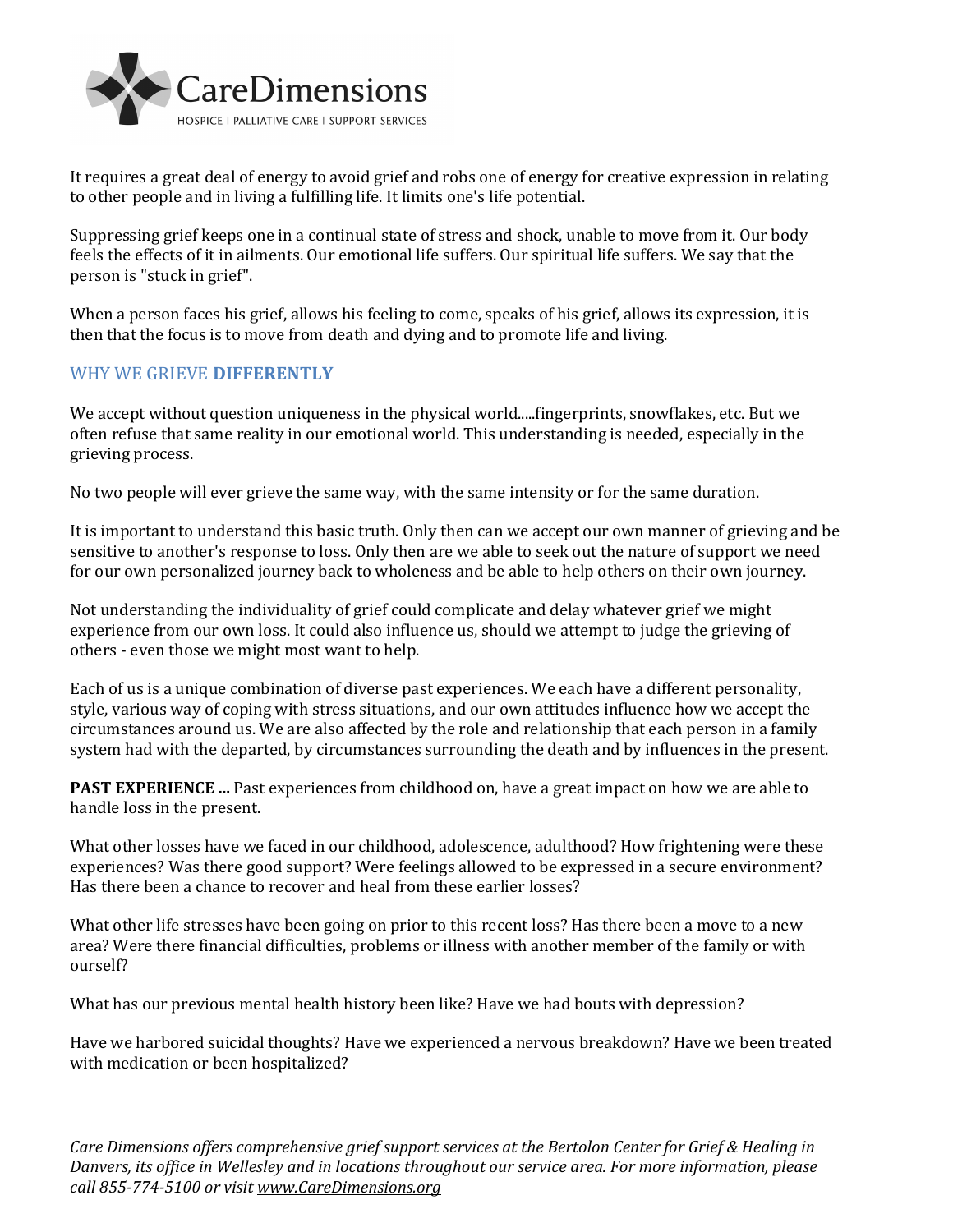

How has our family cultural influences conditioned us to respond to loss and the emotions of grief (stoic father, emotional mother, etc.)?

**RELATIONSHIP WITH THE DECEASED.......**No outsider is able to determine the special bond that connects two people, regardless of the relationship, role or length of time the relationship has been in existence.

Our relationship with the deceased has a great deal to do with the intensity and duration of our grief.

What was that relationship? Was the deceased a spouse? A child? A parent? A friend? A sibling?

How strong was the attachment to the deceased? Was it a close, dependent relationship, or intermittent and independent? What was the degree of ambivalence (the love/hate balance) in that relationship?

It is not only the person, but also the role that person played in our life which is lost.

How major was that role? Was that person the sole breadwinner, the driver, the handler of financial matters? The only one who could fix a decent dinner? Was that person a main emotional support, an only friend? How dependent were we on the role that person filled?

**CIRCUMSTANCES SURROUNDING THE DEATH......**The circumstances surrounding the death;

i.e., how the death occurred, are extremely important in determining how we are going to come to an acceptance of the loss.

Was the loss in keeping with the laws of Nature as when a person succumbs to old age? Or was order thrown into chaos, as when a parent lives to see a child die?

What warnings were there that there would be a loss? Was there time to prepare, time to gradually come to terms with the inevitable? Or did death come so suddenly that there was no anticipation of its arrival?

Do we feel that this death could have been prevented or forestalled? How much responsibility am I taking for this death?

Do we feel that the deceased accomplished what he or she was meant to fulfill in this lifetime?

Was their life full and rewarding? How much was left unsaid or undone between ourselves and the deceased? Does the extent of unfinished business foster a feeling of guilt?

**INFLUENCES IN THE PRESENT......**We have looked at the past, at the relationship, and how the loss occurred. Now we see how the influences in the present can impact how we are finally going to come to terms with a current loss.

Age and sex are important factors.

Are we young enough and resilient enough to bounce back? Are we old enough and wise enough to accept the loss and to grow with the experience? Can our life be rebuilt again? What opportunities does life offer now? Is health a problem?

*Care Dimensions offers comprehensive grief support services at the Bertolon Center for Grief & Healing in Danvers, its office in Wellesley and in locations throughout our service area. For more information, please call 855-774-5100 or visit [www.CareDimensions.org](http://www.caredimensions.org/)*